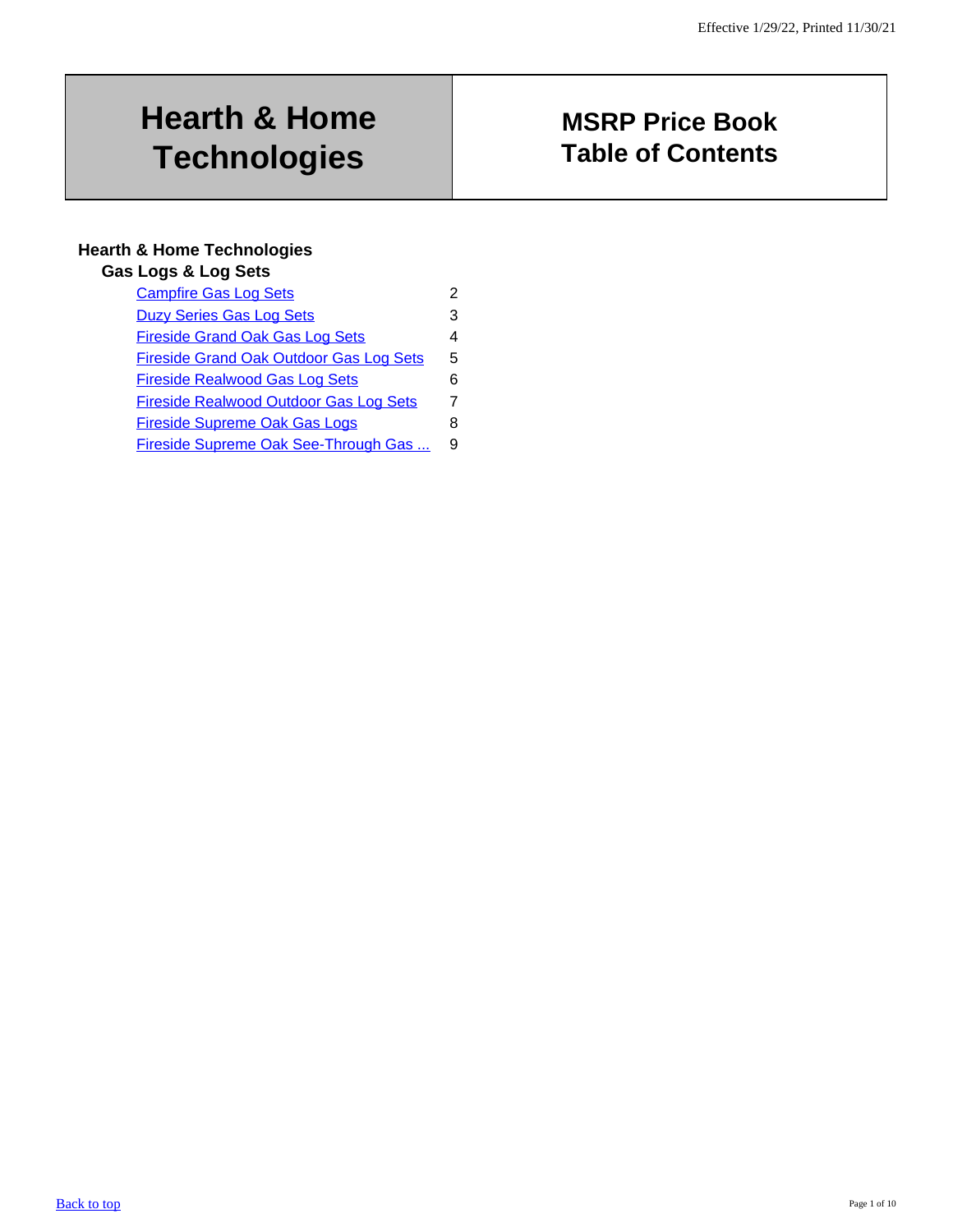Stocked Item/Lead Time

004=Mt. Pleasant RDC 010=Kutztown RDC 014=Sacramento RDC 016=Charlotte RDC

EXP=Factory Expedite Program

| <b>Hearth &amp; Home</b><br><b>Technologies</b>                                                         |                       | <b>Gas Logs &amp; Log Sets</b>                                                        |                                                                    |
|---------------------------------------------------------------------------------------------------------|-----------------------|---------------------------------------------------------------------------------------|--------------------------------------------------------------------|
| Page printed 11/30/2021 9:31:28 AM CST<br>Future pricing effective for shipments on or after 01/29/2022 |                       |                                                                                       | Prices in USD<br>Non-stock and custom product cannot be cancelled. |
| * Please Contact Who You Purchase This Through for MSRP Pricing                                         |                       | Customer is responsible for freight for orders made outside of assigned RDC facility. |                                                                    |
| Campfire Gas Log Sets                                                                                   |                       |                                                                                       |                                                                    |
| Includes:                                                                                               |                       |                                                                                       |                                                                    |
| • Can operate with doors closed                                                                         | • Damper clamp        |                                                                                       |                                                                    |
| • No visible controls                                                                                   | $\bullet$ Vermiculite |                                                                                       |                                                                    |
| • Shut off valve                                                                                        | • CSA certified       |                                                                                       |                                                                    |
| • Remote ready                                                                                          | mode                  | • May not be operated in thermostat                                                   |                                                                    |

only

- <span id="page-1-0"></span>18 & 24" - 10 fiber logs; 30" - 11 fiber Remotes listed are for IPI controls log
- Glowing embers
- Flex connector
- Stainless steel burner

No additional items required to complete.

|              |                                                                                                                         | <b>MSRP</b><br>USD. |  |  | 004 010 014 016 EXP |
|--------------|-------------------------------------------------------------------------------------------------------------------------|---------------------|--|--|---------------------|
| CFL-18LP-C   | 18" Campfire fiber gas log set with Stainless Steel Burner and hearth kit -<br>60,000 Btu/Hour Input (LP).              | \$<br>949           |  |  | 14 14 14 14 Y       |
| CFL-18NG-C   | 18" Campfire fiber gas log set with Stainless Steel Burner and hearth kit -<br>60,000 Btu/Hour Input (NG).              | \$<br>949           |  |  | $Y$ 14 14 Y         |
| CFL-24NG-C   | 24" Campfire fiber gas log set with Stainless Steel Burner and hearth kit -<br>60,000 Btu/Hour Input (NG)               | \$<br>1,019         |  |  | $Y$ 14 14 $Y$       |
| CFL-24LP-C   | 24" Campfire fiber gas log set with Stainless Steel Burner and hearth kit -<br>60,000 Btu/Hour Input (LP)               | \$<br>1.019         |  |  | 14 14 14 14 N       |
| CFL-30LP-C   | 30" Campfire fiber gas log set with Stainless Steel Burner and hearth kit -<br>60,000 Btu/Hour Input (LP)               | \$<br>1,089         |  |  | 14 14 14 14 N       |
| CFL-30NG-C   | 30" Campfire fiber gas log set with Stainless Steel Burner and hearth kit -<br>60,000 Btu/Hour Input (NG)               | \$<br>1.089         |  |  | 14 14 14 14 Y       |
| CFL-24LP-IPI | 24" Campfire fiber gas log set with Stainless Steel Burner and hearth kit, IPI<br>ignition - 60,000 Btu/Hour Input (LP) | \$<br>1.109         |  |  | 14 14 14 14 Y       |
| CFL-24NG-IPI | 24" Campfire fiber gas log set with Stainless Steel Burner and hearth kit, IPI<br>ignition - 60,000 Btu/Hour Input (NG) | \$<br>1,109         |  |  | $Y$  14 14 14 Y     |

| COTTUOI, TEITIOLES, WAILS WILCHES |                                                                                                                     |     |    |  |              |                      |
|-----------------------------------|---------------------------------------------------------------------------------------------------------------------|-----|----|--|--------------|----------------------|
|                                   | Millivolt/Standing Pilot Control, remotes, wall switches                                                            |     |    |  |              |                      |
| <b>RCB</b>                        | Hand-held On/Off with battery receiver and wall cover plates.                                                       | 179 |    |  |              | Y                    |
| <b>RCMT</b>                       | Soft touch hand held On/Off with 90 minute count down timer, LCD screen,<br>battery receiver and wall cover plates. | 199 | 14 |  | $\checkmark$ | Y                    |
| <b>Smart Remote Control</b>       |                                                                                                                     |     |    |  |              |                      |
| SMARTBATT-B                       | Remote Control - IPI or SP (on/off, temp readout, thermostat mode, timer mode)                                      | 229 |    |  |              | Y                    |
| SMARTBATTHTL-B                    | Remote Control - IPI or SP (on/off, temp readout, thermostat mode, timer mode)                                      | 229 |    |  |              | Y   14   14   14   N |
| <b>Smart Stat Remote Control</b>  |                                                                                                                     |     |    |  |              |                      |
| SMART-STAT-HHT                    | Remote Control - IPI or SP (on/off, temp readout, thermostat mode, timer mode)                                      | 279 |    |  |              | Y                    |

 $C_{\text{optroll}}$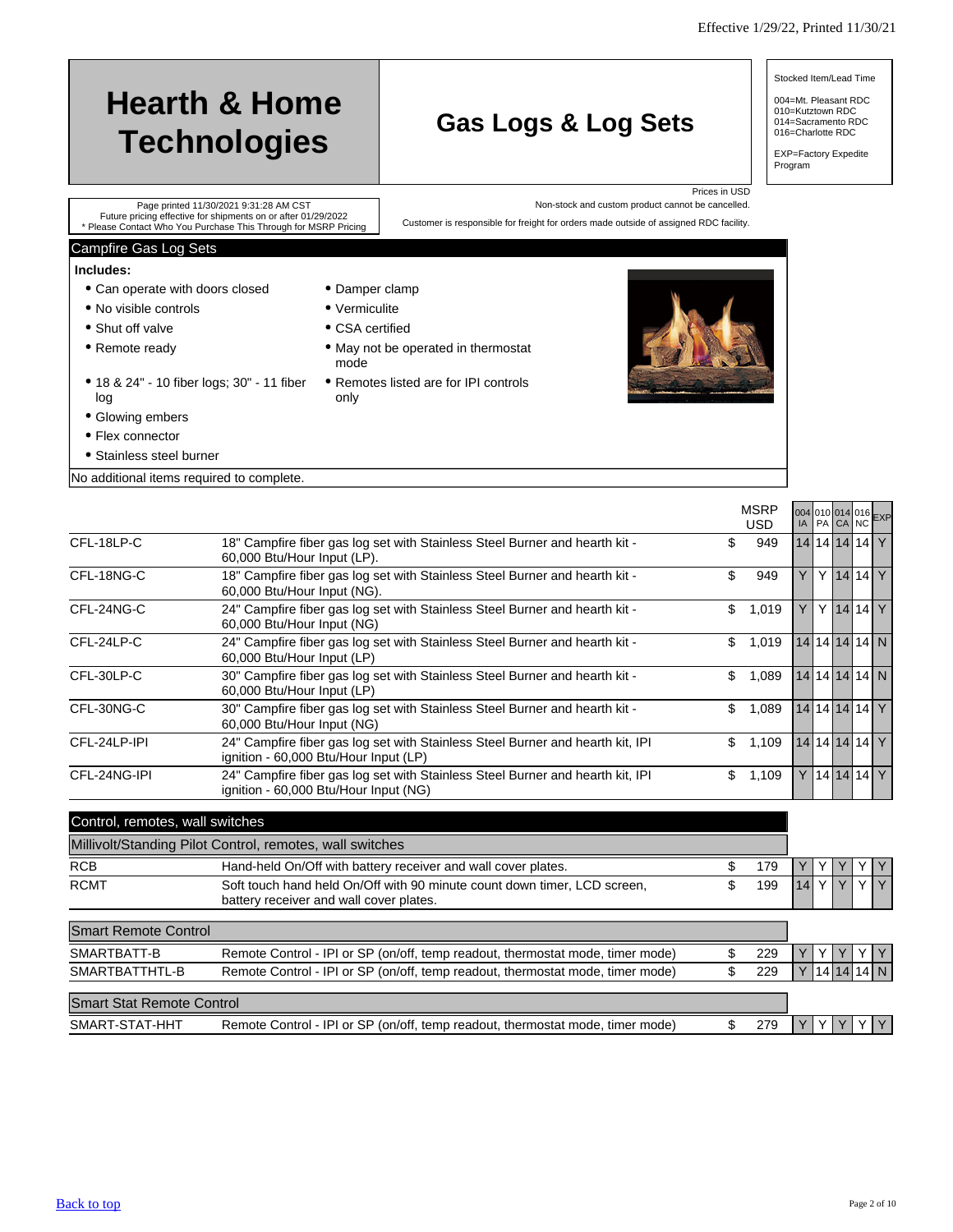<span id="page-2-0"></span>

|                                                          |                                                                                                                   | Duzy Series Gas Log Sets To be used with VDY burner/grate assembly only              |    |                           |                     |        |   |              |
|----------------------------------------------------------|-------------------------------------------------------------------------------------------------------------------|--------------------------------------------------------------------------------------|----|---------------------------|---------------------|--------|---|--------------|
| Includes:<br>$5/8$ " grate<br>$\bullet$ Grate<br>• Valve | • Up to 17,000 BTUs of radiant heat<br>• Patented Natural FlameTM burner<br>• Factory assembled burner/grate with | • Rock wool embers<br>• Piezo igniter<br>• May not be operated in thermostat<br>mode |    |                           |                     |        |   |              |
| • Regulator<br>• Damper clamp<br>• Lava rock             |                                                                                                                   |                                                                                      |    |                           |                     |        |   |              |
|                                                          | Required to Complete - Sold Separately:                                                                           | • Requires hearth kit (below).                                                       |    |                           |                     |        |   |              |
|                                                          |                                                                                                                   |                                                                                      |    | <b>MSRP</b><br><b>USD</b> | 004 010 014 016 EXP |        |   |              |
| VDY24/18D2A                                              | fireplaces.                                                                                                       | 4-piece Fiber Ceramic log set for VDY24/18. 18" rear log for narrow back             | \$ | 329                       |                     | $Y$ 21 | Y | $\mathsf{Y}$ |
| VDY24/18D3R                                              |                                                                                                                   | 6-piece Refractory Cement log set for VDY24/18. 18" rear log for narrow back         | \$ | 399                       |                     | Y 14   |   | YN           |

| VDY24/18D3R | 6-piece Refractory Cement log set for VDY24/18. 18" rear log for narrow back<br>fireplaces. | 399 |  |                | Y 141 Y I N   |
|-------------|---------------------------------------------------------------------------------------------|-----|--|----------------|---------------|
| VDY30D2A    | 4-piece Fiber Ceramic log set for VDY30.                                                    | 399 |  |                | 21 14 21 21 N |
| VDY30D3R    | 6-piece Refractory Cement log set for VDY30.                                                | 459 |  | 14 14 14 Y     |               |
| VDY24/18D5  | 8-piece Fiber Ceramic log set for VDY24/18. 18" rear log for narrow back<br>fireplaces.     | 459 |  | $Y$ 21 $Y$ $Y$ |               |
| VDY30D5     | 8-piece Fiber Ceramic log set for VDY30.                                                    | 559 |  | 14 21 21 14 Y  |               |

| Hearth Kits (Required to Complete) |                                                                                  |      |  |            |             |
|------------------------------------|----------------------------------------------------------------------------------|------|--|------------|-------------|
| <b>Millivolt Control</b>           |                                                                                  |      |  |            |             |
| VDY24/18NVP                        | 24"/18" Vented Natural Flame On/Off Control Burner Assembly. N.G. 50,000<br>Btu. | 919  |  |            | Y 35 56 Y Y |
| VDY24/18PVP                        | 24"/18" Vented Natural Flame On/Off Control Burner Assembly. L.P. 50,000<br>Btu. | 919  |  | 63         | YY          |
| VDY30NVP                           | 30" Vented Natural Flame On/Off Control Burner Assembly. N.G. 65,000 Btu.        | .009 |  | 56         | <b>VV</b>   |
| VDY30PVP                           | 30" Vented Natural Flame On/Off Control Burner Assembly. L.P. 65,000 Btu.        | .009 |  | 70 70 70 Y |             |

| <b>Options &amp; Accessories</b> |                                                                                                                               |           |    |              |         |    |              |
|----------------------------------|-------------------------------------------------------------------------------------------------------------------------------|-----------|----|--------------|---------|----|--------------|
| <b>Options &amp; Accessories</b> |                                                                                                                               |           |    |              |         |    |              |
| DV-RWA                           | Rock Wool, Carton of 12-4 oz. Bags.*                                                                                          | \$<br>219 | 21 | Y            | 21      |    |              |
| <b>Options &amp; Accessories</b> |                                                                                                                               |           |    |              |         |    |              |
| <b>VR1000A</b>                   | Volcanic Rock - Carton of 12 - 2 lb. Bags.*                                                                                   | \$<br>269 |    |              | Y 21 21 |    | 21[Y]        |
| Control, remotes, wall switches  |                                                                                                                               |           |    |              |         |    |              |
|                                  | Millivolt/Standing Pilot Control, remotes, wall switches                                                                      |           |    |              |         |    |              |
| <b>RCB</b>                       | Hand-held On/Off with battery receiver and wall cover plates.                                                                 | \$<br>179 |    | Y            |         |    | Y            |
| <b>RCMT</b>                      | Soft touch hand held On/Off with 90 minute count down timer, LCD screen,<br>battery receiver and wall cover plates.           | \$<br>199 | 14 | $\mathsf{Y}$ | Y       | Y. | Y            |
| <b>RCST</b>                      | Hand-held thermostat, LCD screen, battery receiver and wall cover plate.                                                      | \$<br>229 | Y  | Y            | Y       |    | YY           |
| <b>TSST</b>                      | Touch screen hand-held thermostat with 6 hour, count down timer, large LCD<br>screen, battery receiver and wall cover plates. | \$<br>329 |    | Y            |         |    | $14$ 21 N    |
| <b>Smart Remote Control</b>      |                                                                                                                               |           |    |              |         |    |              |
| SMARTBATTHTL-B                   | Remote Control - IPI or SP (on/off, temp readout, thermostat mode, timer mode)                                                | \$<br>229 |    |              |         |    | Y 14 14 14 N |
| SMARTBATT-B                      | Remote Control - IPI or SP (on/off, temp readout, thermostat mode, timer mode)                                                | \$<br>229 |    | Y            |         |    |              |
| <b>Smart Stat Remote Control</b> |                                                                                                                               |           |    |              |         |    |              |

SMART-STAT-HHT Remote Control - IPI or SP (on/off, temp readout, thermostat mode, timer mode) \$ 279 Y Y Y Y Y Y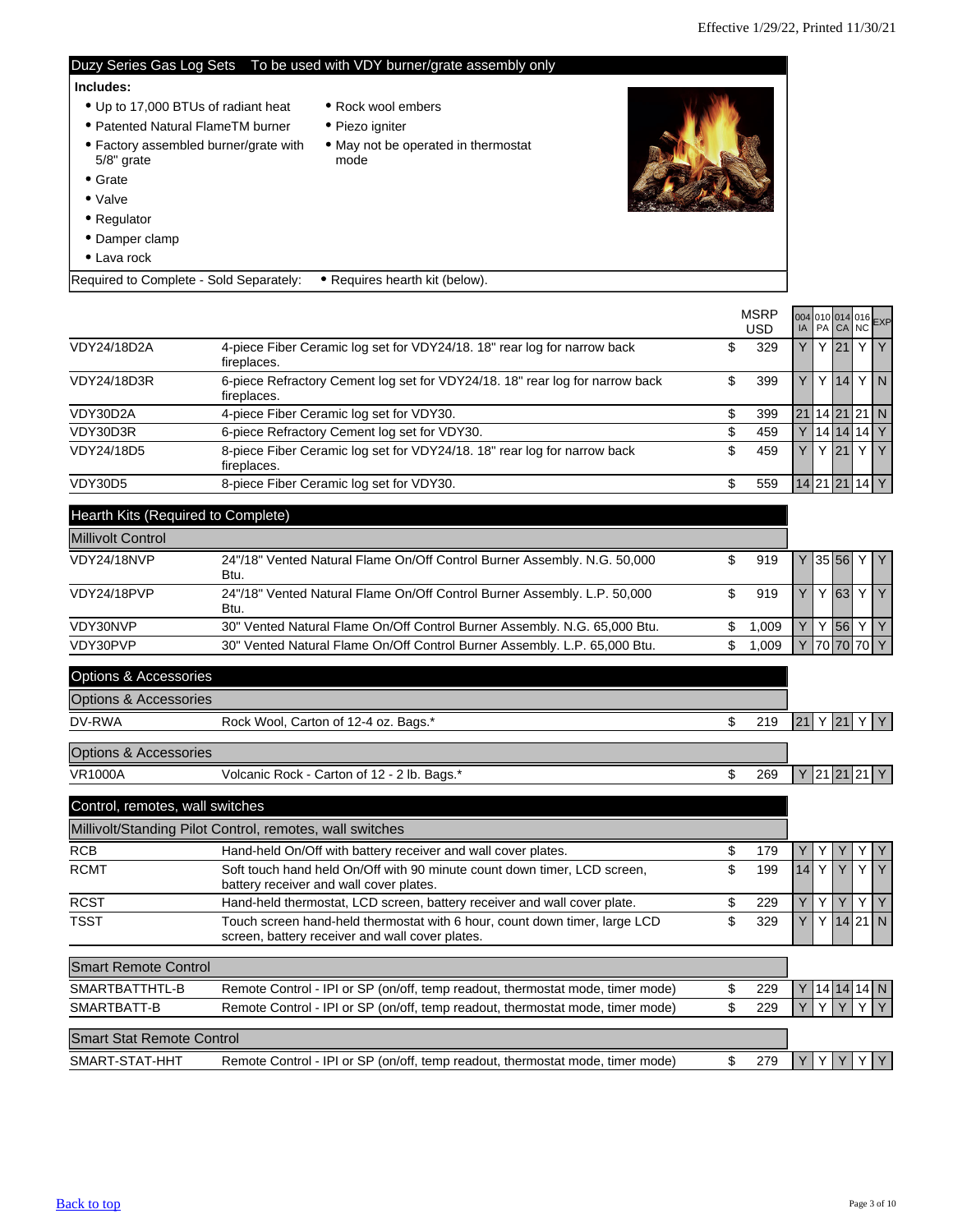$\blacksquare$ 

<span id="page-3-0"></span>

| Fireside Grand Oak Gas Log Sets         |                                               |              |
|-----------------------------------------|-----------------------------------------------|--------------|
| Includes:                               |                                               |              |
| • Matchlight                            | • Lava granules                               |              |
| • Steel grate                           | • Damper clamp                                |              |
| • Platinum embers                       | • Shut off valve                              |              |
| • Glowing embers                        | • Flex connector                              |              |
| • Vermiculite                           | • May not be operated in thermostat<br>mode   |              |
| • Sand (except LP)                      | • Remotes listed are for IPI controls<br>only |              |
|                                         | • Log set sold separately                     |              |
| Required to Complete - Sold Separately: | $\bullet$ Log set                             |              |
|                                         |                                               | $\mathbf{M}$ |

|                 |                                                      | MSRP        | 004 010 014 016 EXP |            |  |                  |
|-----------------|------------------------------------------------------|-------------|---------------------|------------|--|------------------|
|                 |                                                      | <b>USD</b>  |                     |            |  |                  |
| GO30MTCH-HK     | 30" Match Light Grand Oak Burner/Hearth Kit - 2 Tier | \$<br>949   |                     |            |  | 21 14 21 N       |
| GO24MTCH-HK     | 24" Match Light Grand Oak Burner/Hearth Kit - 2 Tier | S<br>949    |                     | 21 14 21 Y |  |                  |
| GO24-IPI-LP-HK  | 24" IPI Grand Oak LP Burner/Hearth Kit - 2 Tier      | \$<br>1.229 |                     |            |  | $14 14 $ Y $ $ Y |
| GO24-IPI-NG-HK  | 24" IPI Grand Oak NG Burner/Hearth Kit - 2 Tier      | \$<br>,229  |                     | Y          |  | YY               |
| GO30-IPI-LP-HK  | 30" IPI Grand Oak LP Burner/Hearth Kit - 2 Tier      | \$<br>.269  |                     |            |  | Y 14 14 14 Y     |
| GO30-IPI-NG-HK  | 30" IPI Grand Oak NG Burner/Hearth Kit - 2 Tier      | \$<br>.269  |                     | Υ          |  | YN               |
| GO318-IPI-LP-HK | 18" IPI Grand Oak LP Burner/Hearth Kit - 3 Tier      | \$<br>1,289 | 21 21 21 21 Y       |            |  |                  |
| GO318-IPI-NG-HK | 18" IPI Grand Oak NG Burner/Hearth Kit - 3 Tier      | \$<br>.289  |                     | 21 14 21 Y |  |                  |
| GO324-IPI-NG-HK | 24" IPI Grand Oak NG Burner/Hearth Kit - 3 Tier      | \$<br>1.379 |                     | Υ          |  | YN               |
| GO324-IPI-LP-HK | 24" IPI Grand Oak LP Burner/Hearth Kit - 3 Tier      | \$<br>1.379 |                     | 21         |  | 21 Y             |
| GO330-IPI-NG-HK | 30" IPI Grand Oak NG Burner/Hearth Kit - 3 Tier      | \$<br>1.429 |                     |            |  | 14 Y 14 N        |
| GO330-IPI-LP-HK | 30" IPI Grand Oak LP Burner/Hearth Kit - 3 Tier      | \$<br>1,429 |                     |            |  | 14 14 14 N       |
|                 |                                                      |             |                     |            |  |                  |

|                    | Gas Logs & Log Sets (Required to Complete) |     |                      |
|--------------------|--------------------------------------------|-----|----------------------|
| Grand Oak Logs 24  |                                            |     |                      |
| GO24               | 24" Grand Oak Log Set - 11pcs, 2 Tier      | 409 | YN                   |
| GO30               | 30" Grand Oak Log Set - 12pcs, 2 Tier      | 499 | YN<br><b>Y</b><br>14 |
| Grand Oak Logs 318 |                                            |     |                      |
| GO318              | 18" Grand Oak Log Set - 10pcs, 3 Tier      | 559 | 21 14 21 N           |
| Grand Oak Logs 324 |                                            |     |                      |

| GO324              | 24" Grand Oak Log Set - 11pcs, 3 Tier | 569 | $\vee$<br>VVI<br>YIN |
|--------------------|---------------------------------------|-----|----------------------|
| Grand Oak Logs 330 |                                       |     |                      |
| GO330              | 30" Grand Oak Log Set - 12pcs, 3 Tier | 639 | Y 21 Y 21 N          |

| Control, remotes, wall switches  |                                                                                                                     |   |     |    |  |              |              |
|----------------------------------|---------------------------------------------------------------------------------------------------------------------|---|-----|----|--|--------------|--------------|
|                                  | Millivolt/Standing Pilot Control, remotes, wall switches                                                            |   |     |    |  |              |              |
| <b>RCB</b>                       | Hand-held On/Off with battery receiver and wall cover plates.                                                       | S | 179 |    |  |              | Y            |
| <b>RCMT</b>                      | Soft touch hand held On/Off with 90 minute count down timer, LCD screen,<br>battery receiver and wall cover plates. | S | 199 | 14 |  | $\checkmark$ | Y            |
| <b>Smart Remote Control</b>      |                                                                                                                     |   |     |    |  |              |              |
| SMARTBATT-B                      | Remote Control - IPI or SP (on/off, temp readout, thermostat mode, timer mode)                                      |   | 229 |    |  |              | 1Y           |
| SMARTBATTHTL-B                   | Remote Control - IPI or SP (on/off, temp readout, thermostat mode, timer mode)                                      |   | 229 |    |  |              | Y 14 14 14 N |
| <b>Smart Stat Remote Control</b> |                                                                                                                     |   |     |    |  |              |              |
| SMART-STAT-HHT                   | Remote Control - IPI or SP (on/off, temp readout, thermostat mode, timer mode)                                      |   | 279 |    |  |              | Y            |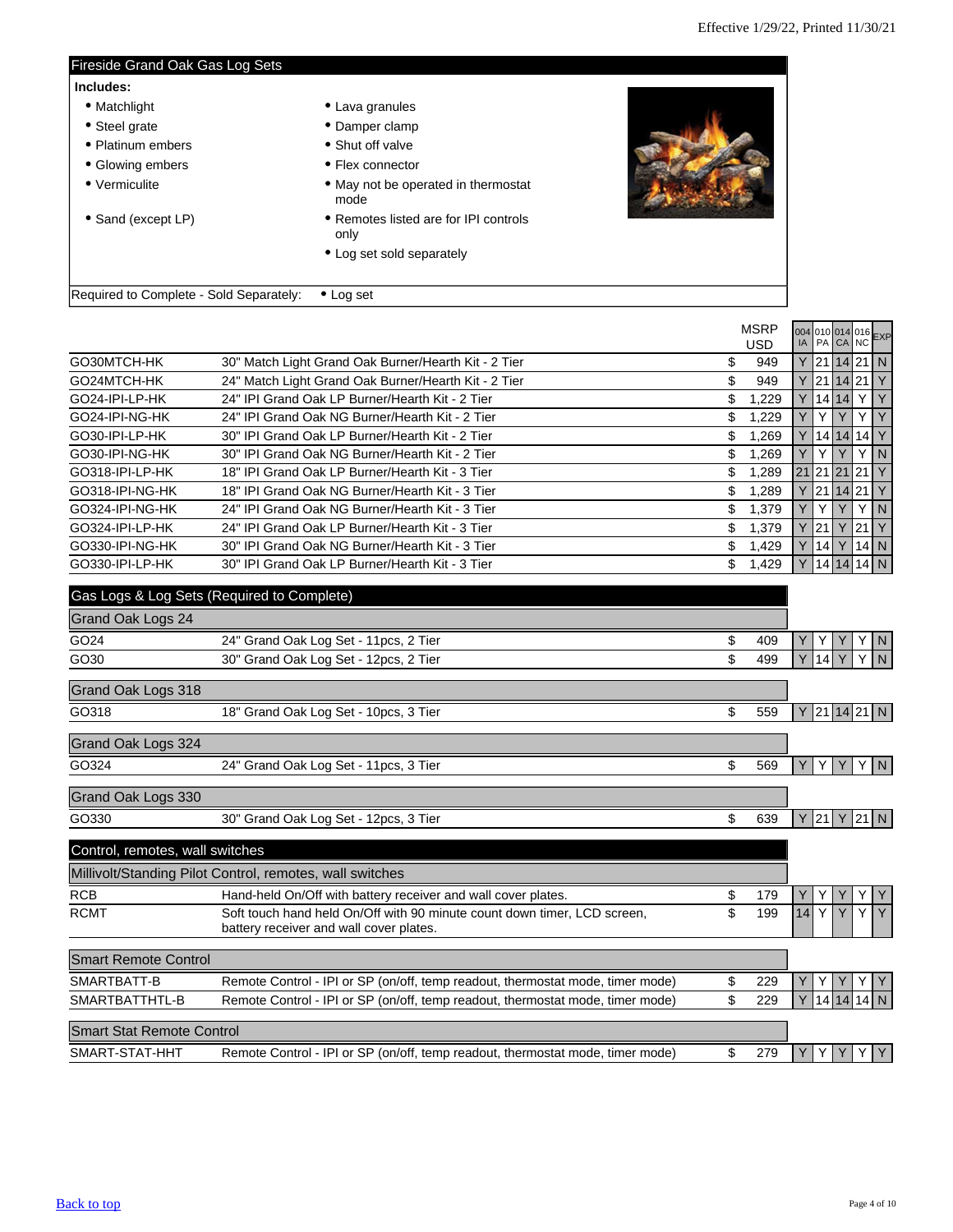<span id="page-4-0"></span>

| Fireside Grand Oak Outdoor Gas Log Sets |                                            |  |
|-----------------------------------------|--------------------------------------------|--|
| Includes:                               |                                            |  |
| • 3-step burner kit                     | • Stainless steel burner/grate<br>assembly |  |
| • IPI Ignition                          |                                            |  |
| • Steel grate                           |                                            |  |
| • Lava granules                         |                                            |  |
| • Reinforced cement                     |                                            |  |
| • Damper clamp                          |                                            |  |
| • Shut off valve                        | • Log set sold separately                  |  |
| • Flex connector                        |                                            |  |
| Required to Complete - Sold Separately: | $\bullet$ Log set                          |  |
|                                         |                                            |  |

|                    |                                                               |              |               |  | 004 010 014 016 EXP |
|--------------------|---------------------------------------------------------------|--------------|---------------|--|---------------------|
|                    |                                                               | <b>USD</b>   |               |  |                     |
| OGO324-MTCH-HK     | 24" Match Light Outdoor Grand Oaks Burner/Hearth Kit - 3 Tier | 1.439<br>S.  |               |  | 21211421Y           |
| OGO324-IPILP-HK    | 24" IPI Outdoor Grand Oaks LP Burner/Hearth Kit - 3 Tier      | 1.619<br>S   | 21 21 14 21 Y |  |                     |
| OGO324-IPING-HK    | 24" IPI Outdoor Grand Oaks NG Burner/Hearth Kit - 3 Tier      | 1.619<br>\$. |               |  | 121114211Y          |
|                    | Gas Logs & Log Sets (Required to Complete)                    |              |               |  |                     |
| Grand Oak Logs 324 |                                                               |              |               |  |                     |
| GO324              | 24" Grand Oak Log Set - 11pcs, 3 Tier                         | 569          |               |  | YN                  |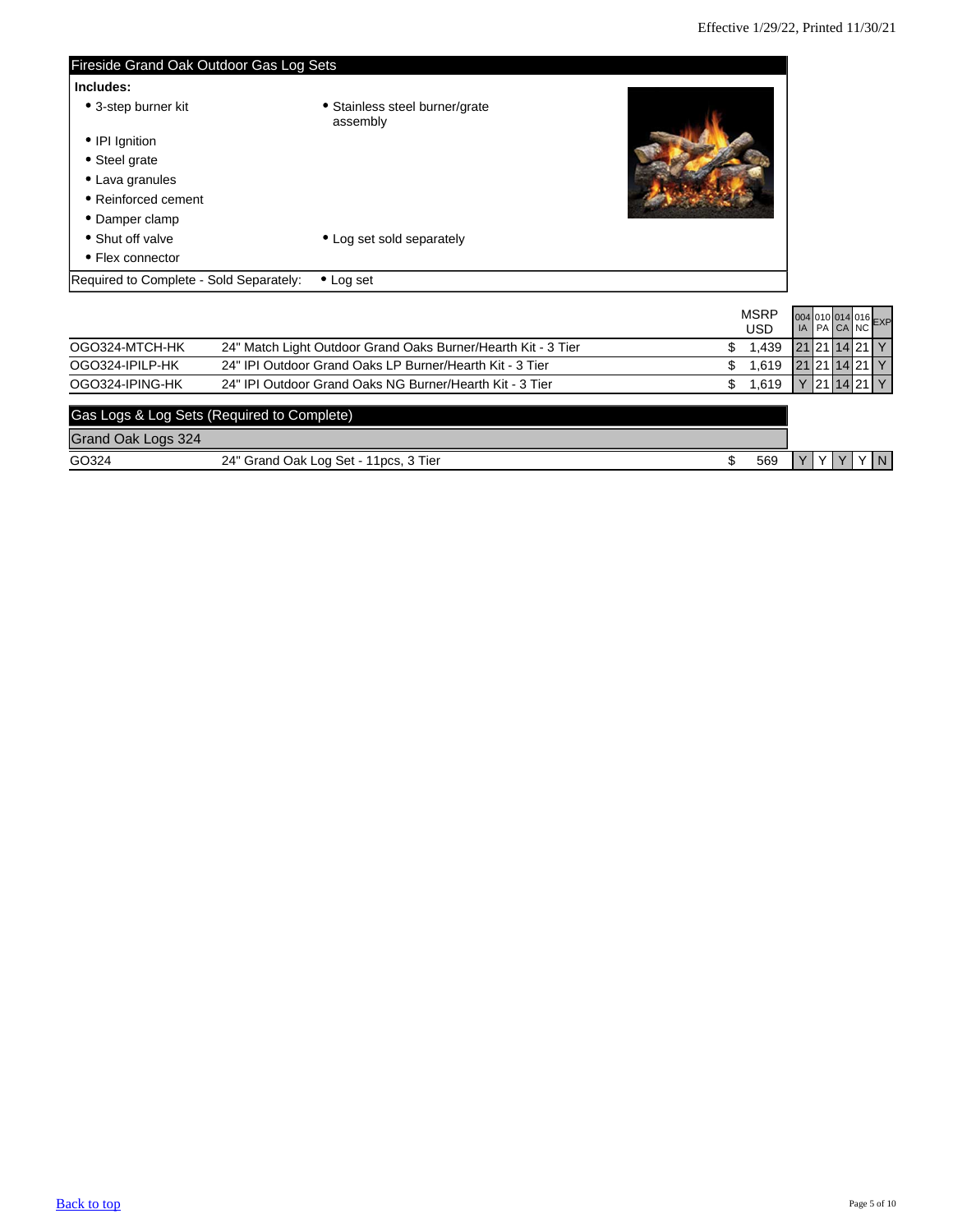<span id="page-5-0"></span>

| Includes:<br>• 8 refractory logs<br>• Reinforced cement |  |
|---------------------------------------------------------|--|
| No additional items required to complete.               |  |

|               |                                                                               | <b>MSRP</b><br>USD | 004 010 014 016 EXP |           |  |
|---------------|-------------------------------------------------------------------------------|--------------------|---------------------|-----------|--|
| FRW118        | 18" Fireside Realwood refractory cement log set (order hearth kit separately) | 169                |                     | Y21 Y Y N |  |
| <b>FRW124</b> | 24" Fireside Realwood refractory cement log set (order hearth kit separately) | 209                |                     | Y21 Y Y N |  |
|               |                                                                               |                    |                     |           |  |

| <b>Hearth Kits</b>              |                                                                                                                         |           |               |                  |        |             |             |
|---------------------------------|-------------------------------------------------------------------------------------------------------------------------|-----------|---------------|------------------|--------|-------------|-------------|
| Match Light Hearth Kit          |                                                                                                                         |           |               |                  |        |             |             |
| MHK18NG                         | Hearth Kits Sand Pan Burners for Single-Sided Fireplaces 18" matchlight hearth<br>kit - 60,000 Btu/Hour Input (NG only) | \$<br>229 |               | $Y$ 21 Y         |        | 21 N        |             |
| MHK24NG                         | Hearth Kits Sand Pan Burners for Single-Sided Fireplaces 24" matchlight hearth<br>kit - 74,000 Btu/Hour Input (NG only) | \$<br>289 |               | $Y$ 21 Y         |        | 21 N        |             |
| Safety Pilot Hearth Kit         |                                                                                                                         |           |               |                  |        |             |             |
| SP <sub>18</sub> NG             | Hearth Kits Sand Pan Burners for Single-Sided Fireplaces 18" safety pilot<br>hearth kit - 60,000 Btu/Hour Input (NG)    | \$<br>459 | Y.            |                  |        | $Y$ 14 14 N |             |
| SP <sub>18LP</sub>              | Hearth Kits Sand Pan Burners for Single-Sided Fireplaces 18" safety pilot<br>hearth kit - 40,000 Btu/Hour Input (LP)    | \$<br>459 |               | $Y$  14 14 14  N |        |             |             |
| SP24LP                          | Hearth Kits Sand Pan Burners for Single-Sided Fireplaces 24" safety pilot<br>hearth kit - 40,000 Btu/Hour Input (LP)    | \$<br>469 |               | $Y$  14 14 14  N |        |             |             |
| SP24NG                          | Hearth Kits Sand Pan Burners for Single-Sided Fireplaces 24" safety pilot<br>hearth kit - 67,000 Btu/Hour Input (NG)    | \$<br>469 | Y             |                  | $Y$ 14 |             | YN          |
| <b>Remote Kits for SP Units</b> |                                                                                                                         |           |               |                  |        |             |             |
| <b>Gas Log Controls</b>         |                                                                                                                         |           |               |                  |        |             |             |
| LMK-SP                          | Left side mounting kit - safety pilot                                                                                   | \$<br>79  | 14 14 14 21 N |                  |        |             |             |
| <b>REM-KIT</b>                  | On/off hi/low remote control and solenoid kit                                                                           | \$<br>409 |               |                  | 14     |             | $\mathbf N$ |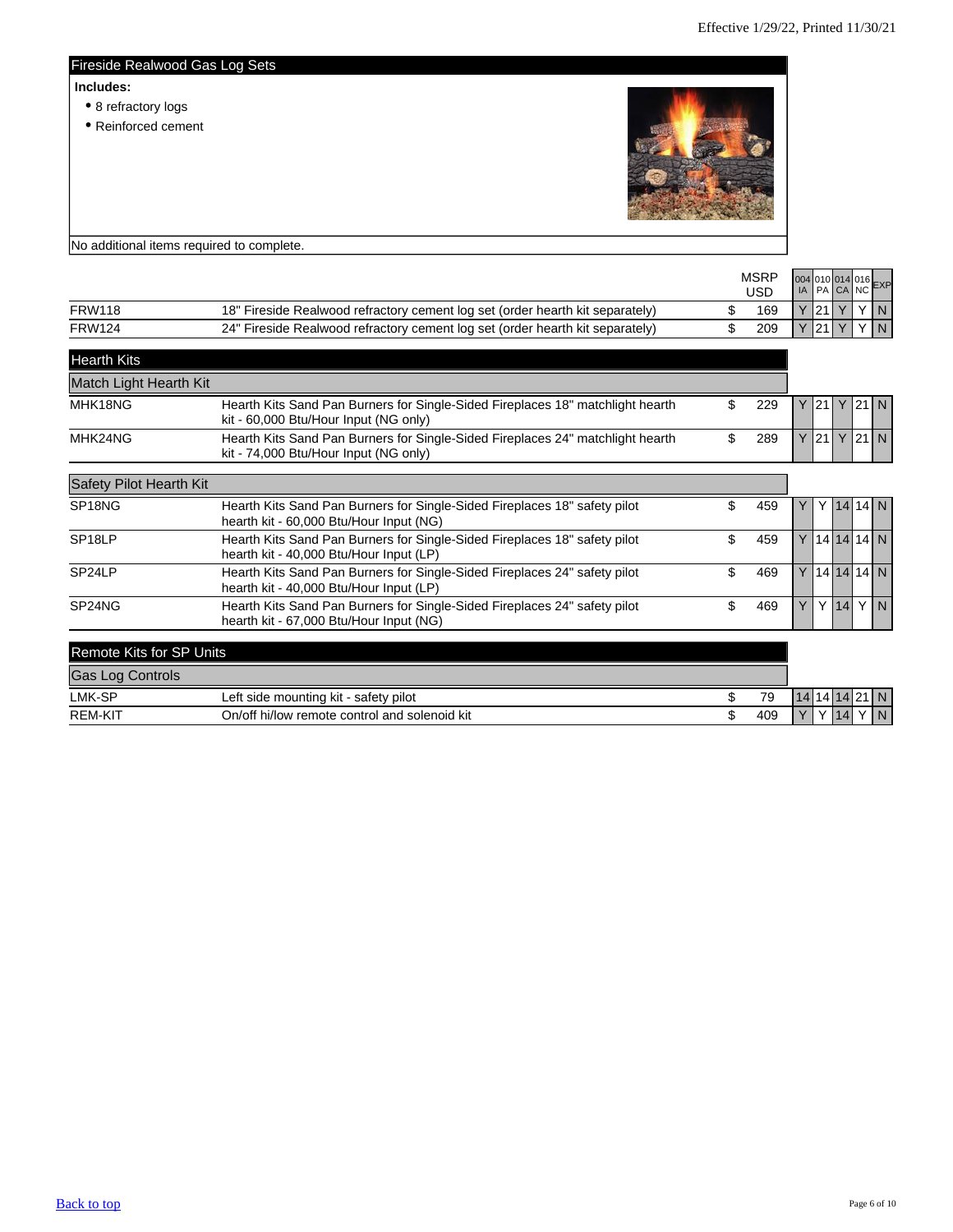<span id="page-6-0"></span>

| Fireside Realwood Outdoor Gas Log Sets  |                                                                         |  |
|-----------------------------------------|-------------------------------------------------------------------------|--|
| Includes:                               |                                                                         |  |
| • 62,000 Btu/Hr Input NG                |                                                                         |  |
| • Match Light (NG), Safety Pilot (LP)   |                                                                         |  |
| • Pan burner kit                        |                                                                         |  |
| • Stainless steel grate                 |                                                                         |  |
| $\bullet$ Lava rock                     |                                                                         |  |
| • Damper clamp                          |                                                                         |  |
| • Flex connector                        |                                                                         |  |
| • Shut off valve                        |                                                                         |  |
| Required to Complete - Sold Separately: | • Fireside Realwood log set (FRW118<br>or FRW124) required to complete. |  |

|           |                                                                                                                                                                                                                                                        |     | <b>MSRP</b><br>USD |  |  | 004 010 014 016 EXP |
|-----------|--------------------------------------------------------------------------------------------------------------------------------------------------------------------------------------------------------------------------------------------------------|-----|--------------------|--|--|---------------------|
| OD-18NG   | 18" matchlight hearth kit for outdoor fireplaces - 62,000 Btu/Hour Input (NG<br>only)                                                                                                                                                                  |     | 799                |  |  | Y 21 21 21 N        |
| ODSP-18LP | 18" safety pilot hearth kit for outdoor fireplaces - 55,000 Btu/Hour Input LP<br>(Note: Controls are located on the right and may offset the unit in the fireplace.<br>Choose hearth size accordingly. See installation manual for hearth dimensions.) |     | 919                |  |  | 21 21 21 21 N       |
| OD-24NG   | 24" matchlight hearth kit for outdoor fireplaces - 69,000 Btu/Hour Input (NG<br>only)                                                                                                                                                                  |     | 959                |  |  | Y 21 21 21 N        |
| ODSP-24LP | 24" safety pilot hearth kit for outdoor fireplaces - 61,000 Btu/Hour input LP<br>(Note: Controls are located on the right and may offset the unit in the fireplace.<br>Choose hearth size accordingly. See installation manual for hearth dimensions.) | \$. | 1.029              |  |  | 21 21 21 21 N       |
|           | Gas Logs & Log Sets (Required to Complete)                                                                                                                                                                                                             |     |                    |  |  |                     |

| Fireside Realwood Gas Log Sets |                                                                               |  |     |          |  |     |
|--------------------------------|-------------------------------------------------------------------------------|--|-----|----------|--|-----|
| <b>FRW118</b>                  | 18" Fireside Realwood refractory cement log set (order hearth kit separately) |  | 169 | Y 21 Y   |  | YN  |
| <b>FRW124</b>                  | 24" Fireside Realwood refractory cement log set (order hearth kit separately) |  | 209 | $Y$ 21 Y |  | YIN |



Fireside Realwood Gas Log Sets

| Remote Kits for SP Units |                                       |  |    |               |
|--------------------------|---------------------------------------|--|----|---------------|
| <b>Gas Log Controls</b>  |                                       |  |    |               |
| LMK-SP                   | Left side mounting kit - safety pilot |  | 79 | 14 14 14 21 N |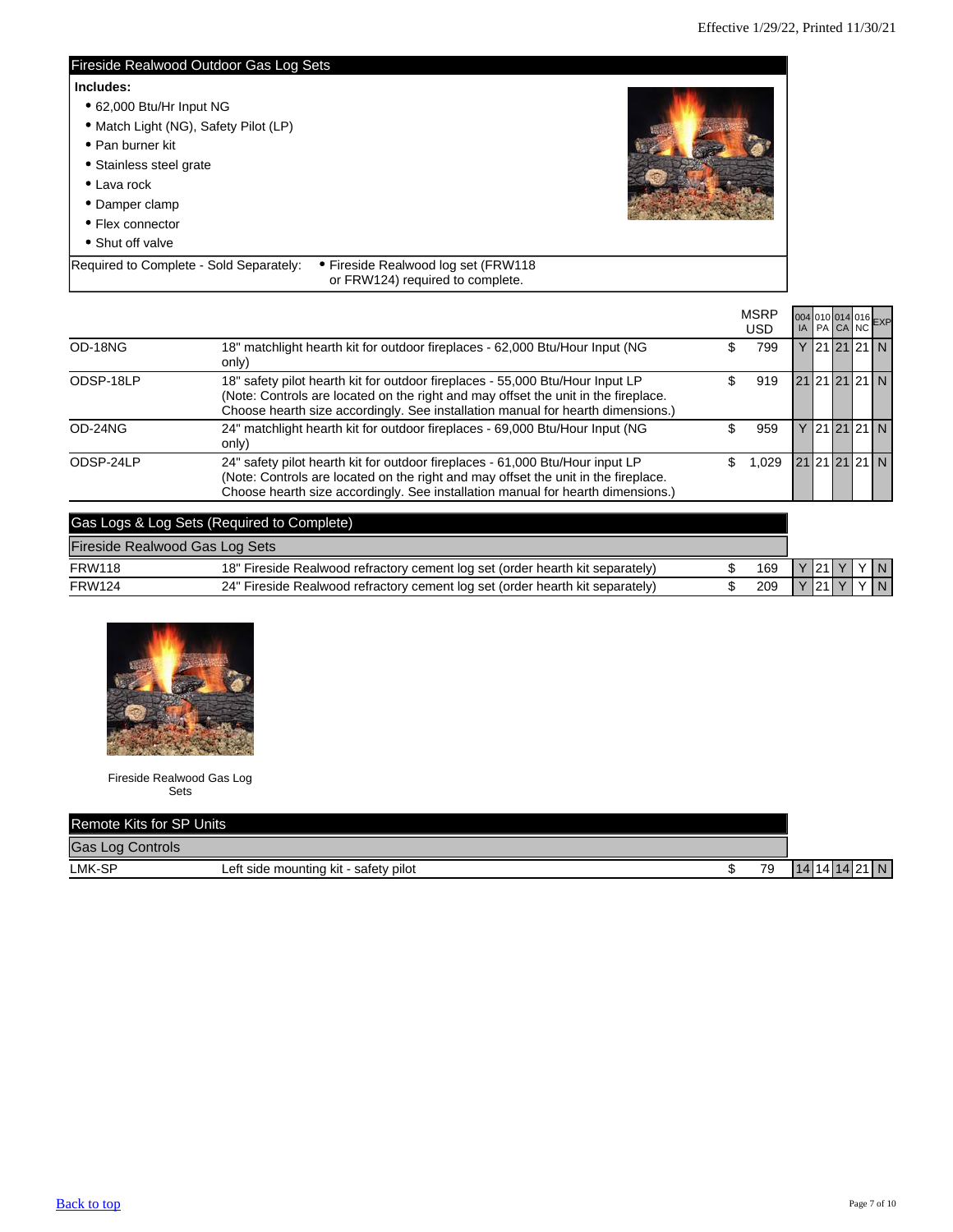### <span id="page-7-0"></span>Fireside Supreme Oak Gas Logs

#### **Includes:**

- 12 refractory logs
- Reinforced cement



|                          | No additional items required to complete.                                                                               |                           |    |               |          |                     |
|--------------------------|-------------------------------------------------------------------------------------------------------------------------|---------------------------|----|---------------|----------|---------------------|
|                          |                                                                                                                         | <b>MSRP</b><br><b>USD</b> | IA |               | PA CA NC | 004 010 014 016 EXP |
| <b>FSO18</b>             | 18" Fireside Supreme Oak refractory cement log set (order hearth kit<br>separately)                                     | \$<br>459                 | Y  |               |          | $Y$ 14 21 N         |
| <b>FSO24</b>             | 24" Fireside Supreme Oak refractory cement log set (order hearth kit<br>separately)                                     | \$<br>499                 | Y  |               |          | $Y$ 21 21 N         |
| <b>FSO30</b>             | 30" Fireside Supreme Oak refractory cement log set (order hearth kit<br>separately)                                     | \$<br>539                 |    |               |          | $Y$  14 14 14 N     |
| <b>Hearth Kits</b>       |                                                                                                                         |                           |    |               |          |                     |
| Match Light Hearth Kit   |                                                                                                                         |                           |    |               |          |                     |
| MHK18NG                  | Hearth Kits Sand Pan Burners for Single-Sided Fireplaces 18" matchlight hearth<br>kit - 60,000 Btu/Hour Input (NG only) | \$<br>229                 |    | $Y$ 21 Y      |          | 121N                |
| MHK24NG                  | Hearth Kits Sand Pan Burners for Single-Sided Fireplaces 24" matchlight hearth<br>kit - 74,000 Btu/Hour Input (NG only) | \$<br>289                 |    | $Y$ 21 Y      |          | 21 N                |
| Safety Pilot Hearth Kit  |                                                                                                                         |                           |    |               |          |                     |
| SP <sub>18LP</sub>       | Hearth Kits Sand Pan Burners for Single-Sided Fireplaces 18" safety pilot<br>hearth kit - 40,000 Btu/Hour Input (LP)    | \$<br>459                 |    |               |          | $Y$  14 14 14 N     |
| SP18NG                   | Hearth Kits Sand Pan Burners for Single-Sided Fireplaces 18" safety pilot<br>hearth kit - 60,000 Btu/Hour Input (NG)    | \$<br>459                 | Y  |               |          | $Y$ 14 14 N         |
| SP24NG                   | Hearth Kits Sand Pan Burners for Single-Sided Fireplaces 24" safety pilot<br>hearth kit - 67,000 Btu/Hour Input (NG)    | \$<br>469                 | Y  |               |          | $Y$ 14 $Y$ N        |
| SP <sub>24</sub> LP      | Hearth Kits Sand Pan Burners for Single-Sided Fireplaces 24" safety pilot<br>hearth kit - 40,000 Btu/Hour Input (LP)    | \$<br>469                 |    |               |          | $Y$  14 14 14 N     |
| SP30NG                   | 30" safety pilot hearth kit - 80,000 Btu/Hour Input (NG)                                                                | \$<br>489                 |    |               |          | 21 21 21 21 N       |
| SP30LP                   | 30" safety pilot hearth kit - 60,000 Btu/Hour Input (LP)                                                                | \$<br>489                 |    |               |          | 21 21 21 14 N       |
| Remote Kits for SP Units |                                                                                                                         |                           |    |               |          |                     |
| <b>Gas Log Controls</b>  |                                                                                                                         |                           |    |               |          |                     |
| LMK-SP                   | Left side mounting kit - safety pilot                                                                                   | \$<br>79                  |    | 14 14 14 21 N |          |                     |

| LMK-SP         | safety pilot<br>≒side mounting kit ⊦<br>∟ett  |  | 79         | $\prime$  |  |     |
|----------------|-----------------------------------------------|--|------------|-----------|--|-----|
| <b>REM-KIT</b> | On/off hi/low remote control and solenoid kit |  | 100<br>405 | $\sqrt{}$ |  | I N |
|                |                                               |  |            |           |  |     |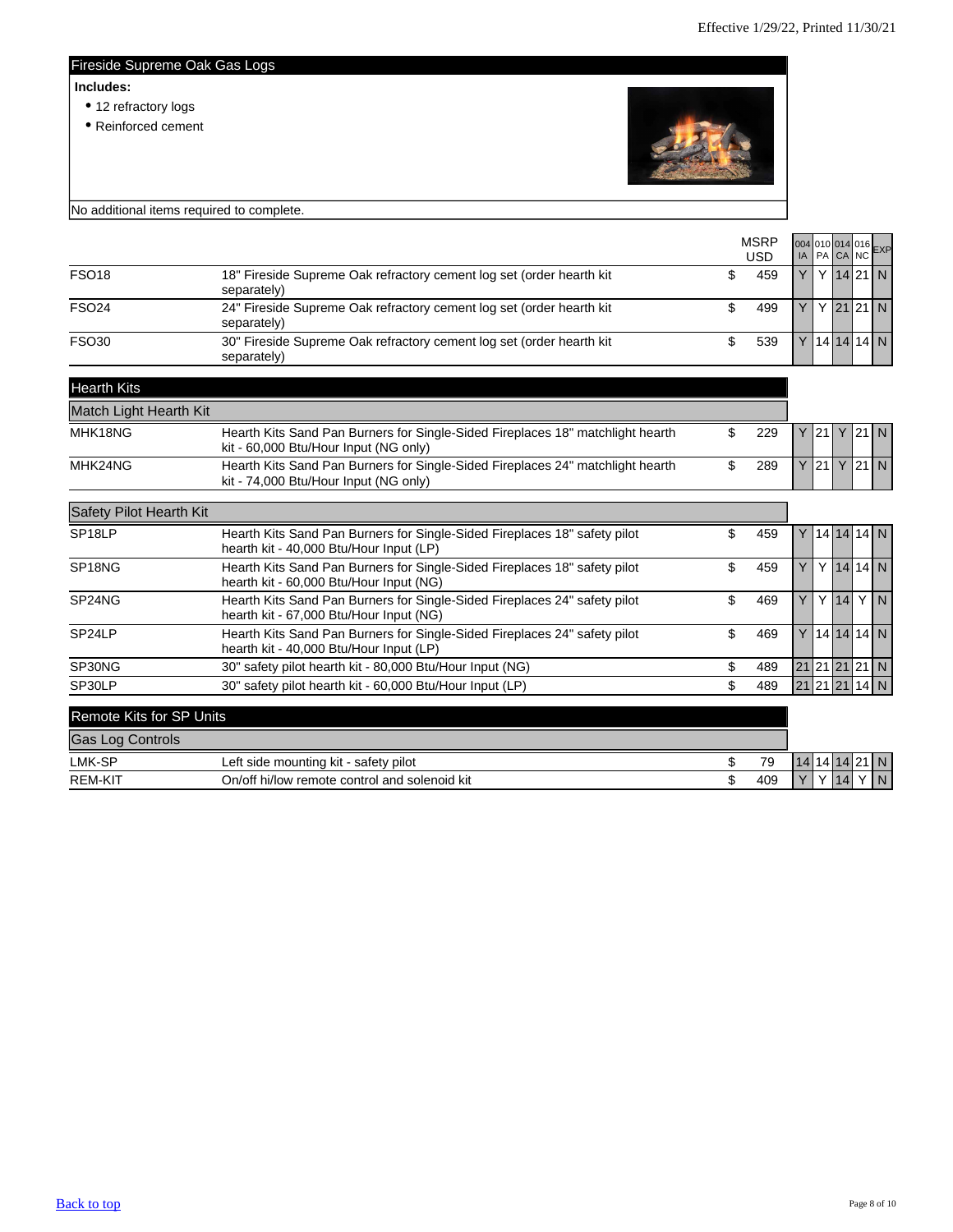<span id="page-8-0"></span>

|           | Fireside Supreme Oak See-Through Gas Logs                                            |                          |
|-----------|--------------------------------------------------------------------------------------|--------------------------|
| Includes: | • 19 refractory logs<br>• Reinforced cement                                          |                          |
|           | No additional items required to complete.                                            |                          |
|           | <b>MSRP</b><br><b>USD</b>                                                            | 004 010 014 016 EXP      |
| STES018   | 18" Fireside Supreme Oak ass log set for See-Through fireplace (order hearth)<br>529 | $V$   21   21   14   $N$ |

| STFSO <sub>18</sub> | 18" Fireside Supreme Oak gas log set for See-Through fireplace (order hearth<br>kit separately) |  | 529 |  | Y  21  21   14   N |  |
|---------------------|-------------------------------------------------------------------------------------------------|--|-----|--|--------------------|--|
| STFSO <sub>24</sub> | 24" Fireside Supreme Oak gas log set for See-Through fireplace (order hearth<br>kit separately) |  | 549 |  | 142114 N           |  |
| <b>Hearth Kits</b>  |                                                                                                 |  |     |  |                    |  |

|                                                            | See-Through Hearth Kit Safety Pilot                                                    |    |     |  |  |               |
|------------------------------------------------------------|----------------------------------------------------------------------------------------|----|-----|--|--|---------------|
| STSP18LP                                                   | 18" safety pilot hearth kit for see-through fireplaces - 65,000 Btu/Hour Input (LP)    |    | 749 |  |  | 21 21 21 14 N |
| STSP18NG                                                   | 18" safety pilot hearth kit for see-through fireplaces - 60,000 Btu/Hour Input<br>(NG) | \$ | 749 |  |  | Y 21 21 21 N  |
| STSP24LP                                                   | 24" safety pilot hearth kit for see-through fireplaces - 69,000 Btu/Hour Input (LP)    |    | 779 |  |  | 21 21 21 14 N |
| STSP24NG                                                   | 24" safety pilot hearth kit for see-through fireplaces - 75,000 Btu/Hour Input<br>(NG) | S  | 779 |  |  | 14 14 21 N    |
| <b>Remote Kits for SP Units</b><br><b>Gas Log Controls</b> |                                                                                        |    |     |  |  |               |

| LMK-SP                 | safety pilot<br>∟eft<br>mounting kit<br>side           | 70  |           | ▫ |     | -N- |
|------------------------|--------------------------------------------------------|-----|-----------|---|-----|-----|
| <b>REM-KIT</b><br>7 M. | On/off hi/low<br>solenoid kit<br>control and<br>remote | 409 | $\sqrt{}$ |   | 17I | N   |